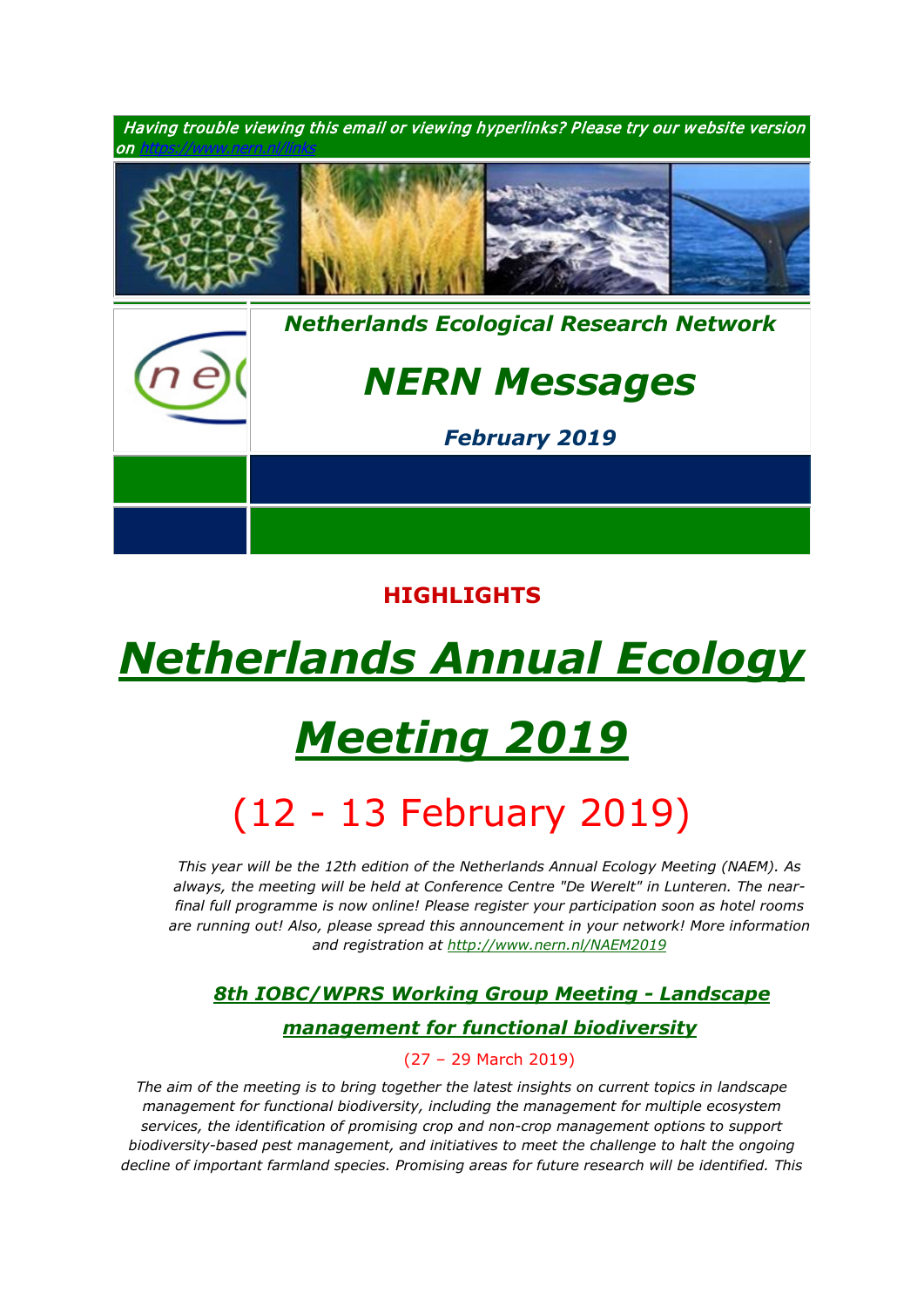*meeting can be a perfect opportunity to broaden your insights regarding current challenges in the field, ánd to expand your network to interact with world-class scientists in the field.*

# *1. Bugs at your Service - [Fundamentals and application of](https://www.pe-rc.nl/bugs)*

### *[arthropod-mediated ecosystem services](https://www.pe-rc.nl/bugs)*

#### 2. (31 March - 5 April 2019)

*This in-depth postgraduate course is organised in conjunction with the IOBC-WPRS working group meeting. This course will provide an overview of concepts and tools that can contribute to the design of multifunctional landscapes that are better suited to capitalize on ecosystem services in conjunction with other land use functions.*

## *[Dutch Life Sciences Congress 2019 –](https://nwolife.nl/) 'Communication in Life'*

#### $(28 - 29$  May 2019)

*4. The first NWO life sciences conference called Life2019 will take place on Tuesday 28 and Wednesday 29 May 2019 at the Postillion Convention Centre, Bunnik. The theme of the congress is: Communication in Life. Life2019 is meant to connect researchers covering the broad spectrum of the Dutch Life Sciences, to explore boundaries, to lively discuss new or desirable developments in the field and to get inspired to start new interdisciplinary collaborations.*

*5. Call for abstracts is now open: <https://nwolife.nl/calls/> (deadline 10 February) Call for registration is now open: <https://nwolife.nl/register/> (deadline 1 May)*

#### **1. Workshops / Meetings / Symposia**

- **Meeting - [Matchmaking NWO call 'Smart solutions for horti-](https://www.nwo.nl/en/news-and-events/news/2019/01/registration-for-matchmaking-session-smart-solutions-for-horti--and-agriculture-open.html) and [agriculture'](https://www.nwo.nl/en/news-and-events/news/2019/01/registration-for-matchmaking-session-smart-solutions-for-horti--and-agriculture-open.html)** (19 February 2019) @ Utrecht, The Netherlands
- **Symposium - [Future of rivers and streams: ecology and restoration under](https://www.wetland-ecology.nl/en/calendar/future-rivers-and-streams-ecology-and-restoration-under-global-change-0)  [global change](https://www.wetland-ecology.nl/en/calendar/future-rivers-and-streams-ecology-and-restoration-under-global-change-0)** (6 March 2019) @ Antwerp, Belgium
- **[2nd Conference of the Netherlands Society for Evolutionary Biology](http://nlseb.nl/meetings/)  [\(NLSEB\)](http://nlseb.nl/meetings/)** (16 April 2019) @ Ede, The Netherlands
- **International Conference - [Innovative strategies for vector control –](https://www.gvcr-2019.com/) [Progress in the Global Vector Control Response](https://www.gvcr-2019.com/)** (11 – 13 June 2019) @ Wageningen, The Netherlands
- **[Meeting of the Association of Tropical Biology and Conservation \(ATBC\)](https://atbc2019.org/)  [2019](https://atbc2019.org/)** (30 July - 3 August 2019) @ Antananarivo, Madagascar
- **[Woodstoich 4 Workshop](https://www.nern.nl/sites/default/files/Woodstoich4_Advertisement.pdf)** (13 17 August 2019) @ Montana, USA
- **[Wageningen Soil Conference](https://wageningensoilconference.eu/2019)** (27 30 August 2019) @ Wageningen, The **Netherlands**
- **[49th Annual Meeting of the Ecological Society of Germany, Austria and](https://www.gfoe-conference.de/)  [Switzerland](https://www.gfoe-conference.de/)** (9 - 13 September 2019) @ Münster, Germany

#### **2. Courses**

- **[Dynamic models in R: Programming, parameter estimation and model](https://www.pe-rc.nl/postgraduate-courses/dynamic-models-in-r)  [selection](https://www.pe-rc.nl/postgraduate-courses/dynamic-models-in-r)** (8, 14, 15, 21, 22 March and 12 April 2019) *Ecological modelling, based on field data, has become an indispensable tool in ecological research. This course presents a conceptual framework for ecological modelling: covering elementary growth models and probability distributions needed to mathematically model processes.*
- **[Grasping Sustainability](http://www.sense.nl/courses/past/10844532/Grasping-Sustainability)** (11 Friday 15 March 2019) *To date, many different scientific concepts and approaches of sustainability exist. What are the differences and what do they entail? What is your role as a scientist in achieving sustainable development? How can you apply sustainability in your own research? And in doing so, how can you deal with*